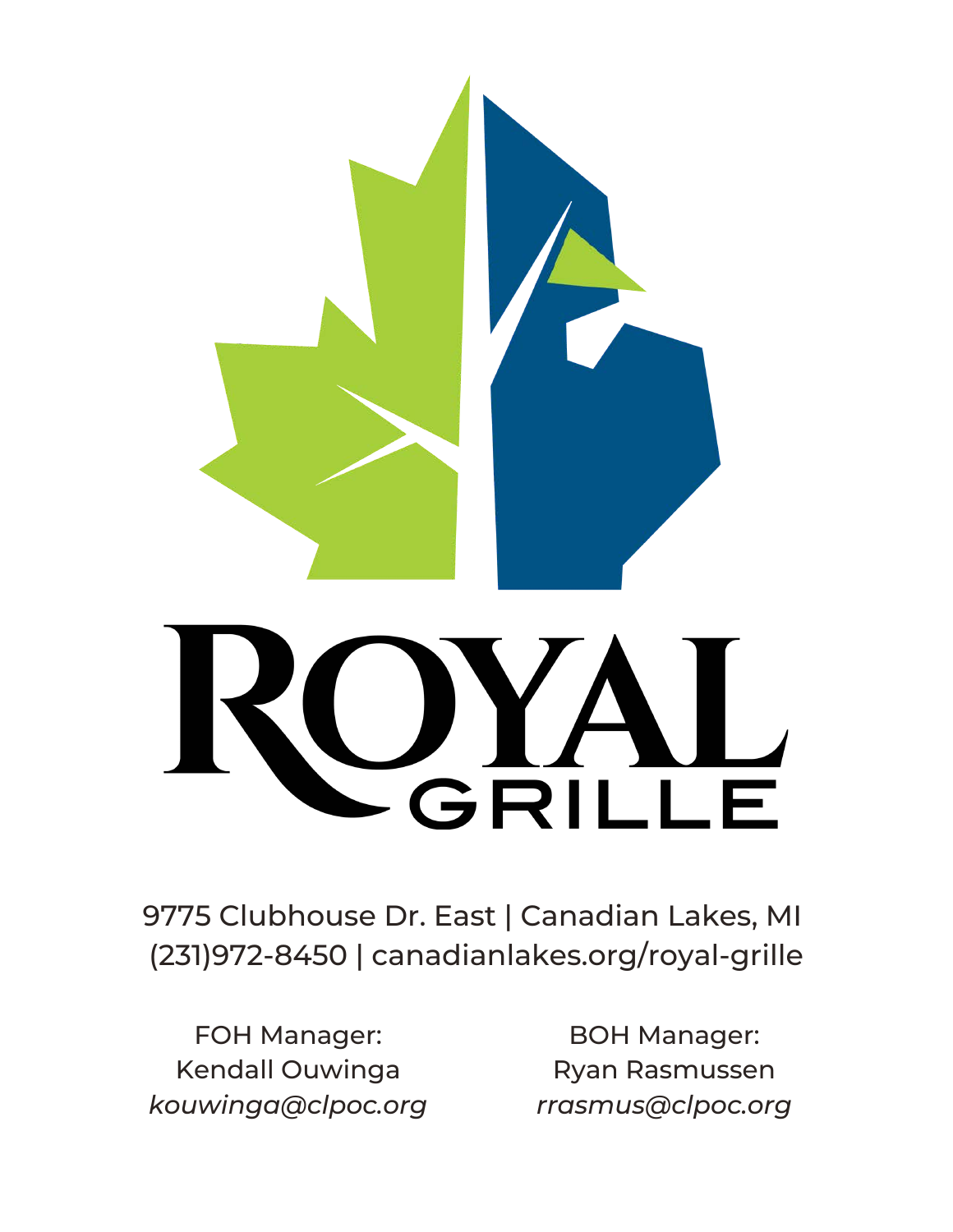# **thank you**

*for choosing The Royal Grille as your dining destination here in beautiful Canadian Lakes! Whether coming in after a round of golf, celebrating a special occasion, grabbing a meal and drinks with family or friends, or trying us out for the first time, we're so glad you're here!*

*From the back-of-house to the front-of-house, our entire Royal Grille team is dedicated to ensuring you & your guests have a positive and enjoyable dining experience while you're here. Our patrons are always our top priority. If you have any concerns and/or suggestions on how we can improve, please do not hesitate to let a manager or staff member know! We are thankful to be a part of such a supportive community and your continued business is greatly appreciated by each and every one of us here at the Royal Grille.*

*We hope you enjoy your dining experience here with us & look forward to seeing you again soon!*

> **- Kendall Ouwinga, FOH Manager - Ryan Rasmussen, BOH Manager**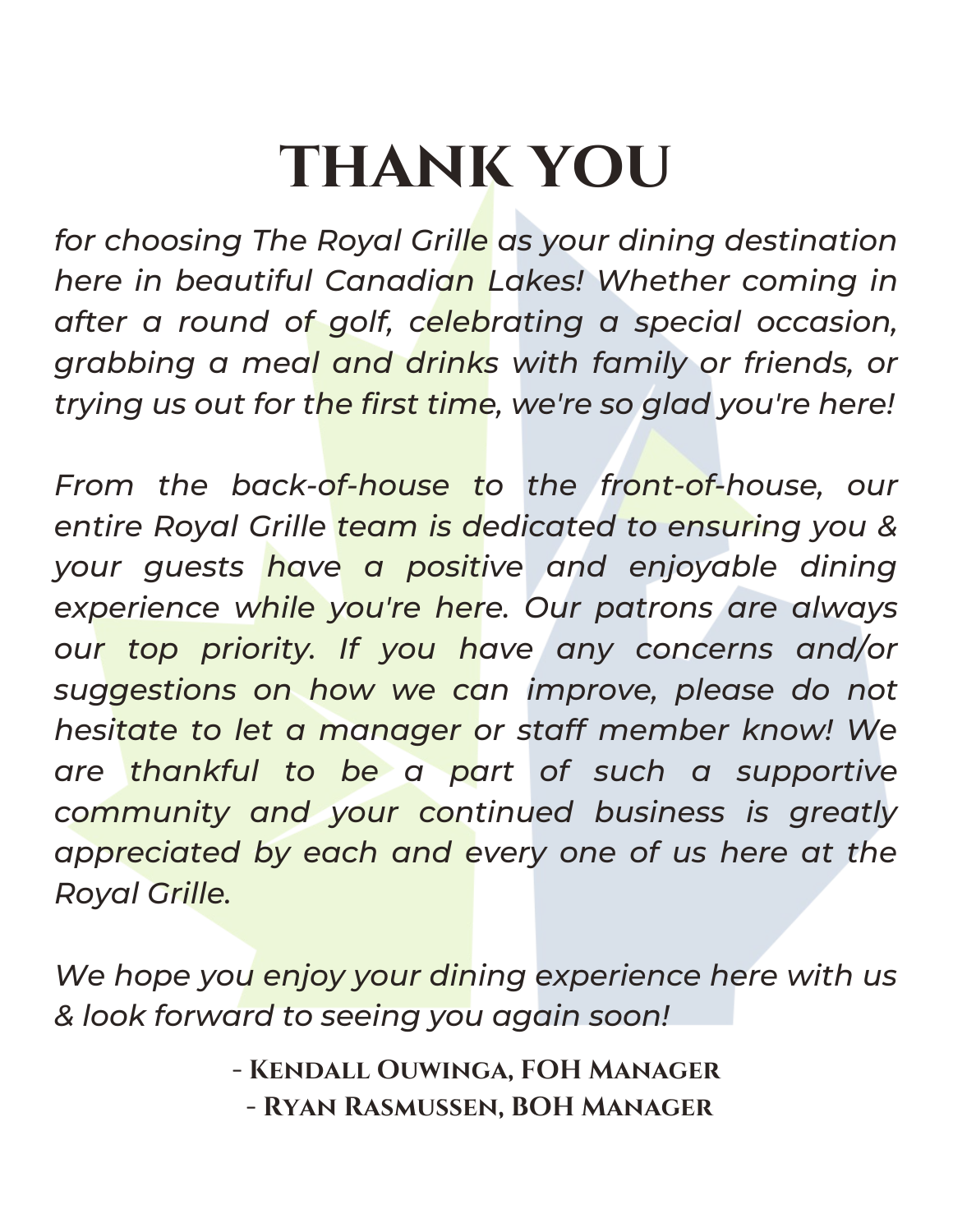# **STARTERS**

# FRIED ASPARAGUS...............7

deep fried asparagus spears served w. housemade ranch

# PICKLE CHIPS........................7

deep fried pickle chips served w. southwest ranch

# ONION RING BASKET........8

hand-battered deep fried onion rings served w. a side of horseradish aioli dipping sauce

# SOUTHWEST ROLLS..............9

southwest style chicken & black bean corn deep fried in a wonton roll & served w. a side of southwest ranch

# 1/2 LB BONELESS WINGS...9

deep fried boneless wings served w. your choice of sauce

# POTSTICKERS...........................11

6 pork potstickers served w. a housemade ponzu sauce

# CRAB PIMENTO DIP.............11

pimento cheese dip served w. your choice of baked pita bread or Bavarian pretzel

# CILANTRO LIME SHRIMP....12

8 seasoned jumbo shrimp tossed in a spicy housemade cilantro lime sauce

# SHRIMP ROYALLY.................12

1 dozen shrimp, lightly battered & deep fried | served over a bed of greens & drizzled w. bang-bang sauce

# 1 LB BONELESS WINGS.....16

deep fried boneless wings served w. your choice of sauce

#### **WING SAUCES: BBQ, SWEET CHILI, BUFFALO**

# **SOUP + SALADS**

# SIDE SALAD...............................4

choice of side house or side caesar salad

# SOUP OF THE DAY....4c | 6b

ask your server about our handcrafted soup of the day!

# SOUP & SALAD.........................7

cup of soup w. choice of caesar or house side salad w. choice of dressing

# TOMATO BISQUE....................8

creamy, handcrafted tomato bisque served w. a half grilled cheese sandwich

# CAESAR SALAD........................9

chopped romaine tossed in a classic caesar dressing topped w. shaved parmesan, croutons, & cherry tomatoes

#### *ADD CHICKEN: 5 | ADD SHRIMP: 7*

shaved carrots, brussel sprouts, kolhrabi, cabbage & kale w. a sesame ginger sauce & topped w. marinated chicken, crispy wontons, mandarin oranges & toasted sesame seeds

ASIAN CHICKEN SALAD..................................................................14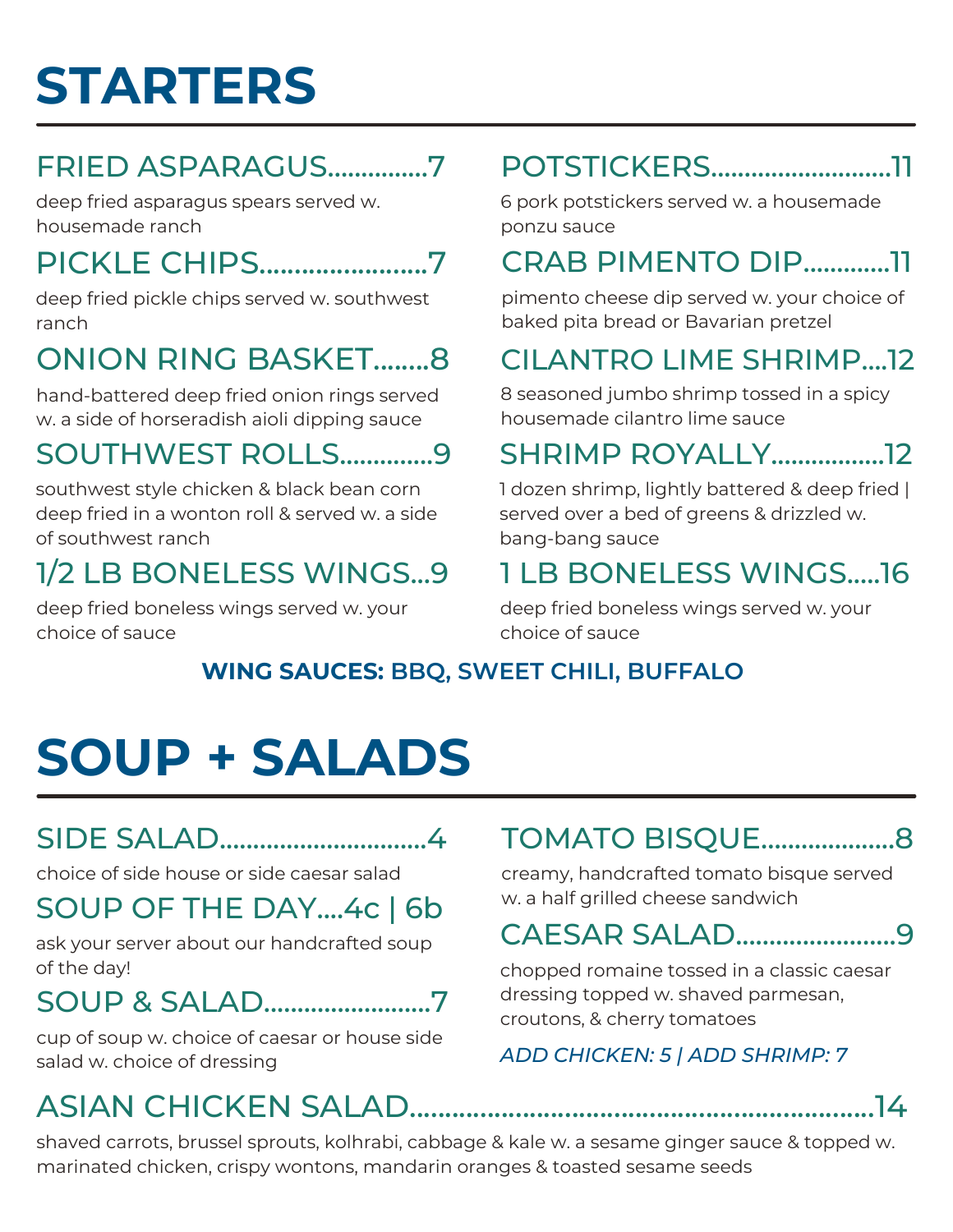# **HANDHELDS**

served w. housemade chips

*sub fries: 2 | sub tatertots: 2 | sub onion rings: 2 | sub side salad: 2*

# CLUB WRAP.................................10

turkey, bacon, ham, lettuce, tomato, onion, cheddar & mayo in a grilled tortilla wrap

#### CHICKEN BACON WRAP.......12

grilled chicken, bacon crumbles, lettuce, tomato, onion, cheddar cheese & ranch in a grilled tortilla wrap

### PRIME FRENCH DIP.................13

layers of shaved prime rib topped w. swiss cheese on a grilled hoagie bun w. a side of au jus | add mushrooms & onions: 1.50

# **FLATBREADS**

# BUILD YOUR OWN....................11

#### *INCLUDES 2 TOPPINGS | ADDITIONAL: 0.50*

toppings: ham, pepperoni, sausage, bacon, pulled pork, chicken, mushrooms, onions, banana peppers, green olives, black olives, diced tomato, green peppers, jalapeños

# MARGHERITA...............................12

bruschetta tomatoes, mozzarella pearls, fresh basil & a drizzle of tangy house balsamic

#### SUPREME.......................................13

pepperoni, ham, sausage, green peppers, onion & mozzarella

#### CHICKEN BACON RANCH....14

grilled chicken, bacon & a mozzarella/cheddar mix over ranch

# BBQ CHICKEN.............................14

grilled chicken, red onion & mozzarella over bbq sauce

# BUFFALO CHICKEN.................14

grilled chicken & mozzarella over buffalo sauce topped w. a bleu cheese drizzle

# FISH TACOS...................................13

2 fried cod fish tacos topped w. a citrus coleslaw & corn salsa served w. chips & salsa

# SHRIMP TACOS...........................13

2 flash-fried shrimp tacos topped w. citrus coleslaw, corn salsa & a drizzle of housemade bang-bang sauce served w. chips & salsa

# PRIME GRILLED CHEESE......14

sharp white cheddar & slow roasted prime rib between Hawaiian bread served w. a side of au jus

# **DOGS**

#### SINGLE DOG........................3 1/4 lb all beef hot dog on a brioche bun *ADD A BAG OF KETTLE CHIPS: 1*

SINGLE BRAT......................5 grilled brat on a brioche bun w. red onion *ADD A BAG OF KETTLE CHIPS: 1*

ROYAL DOG........................6 1/4 lb all beef hot dog on a grilled brioche

bun served w. a side of french fries

# ROYAL BRAT.......................7

grilled brat on a brioche bun w. diced red onion served w. a side of french fries

# CHILI DOG............................8

1/4 lb all beef hot dog on a grilled brioche bun topped w. Detroit-style chili sauce, shredded cheese & red onion served w. a side of french fries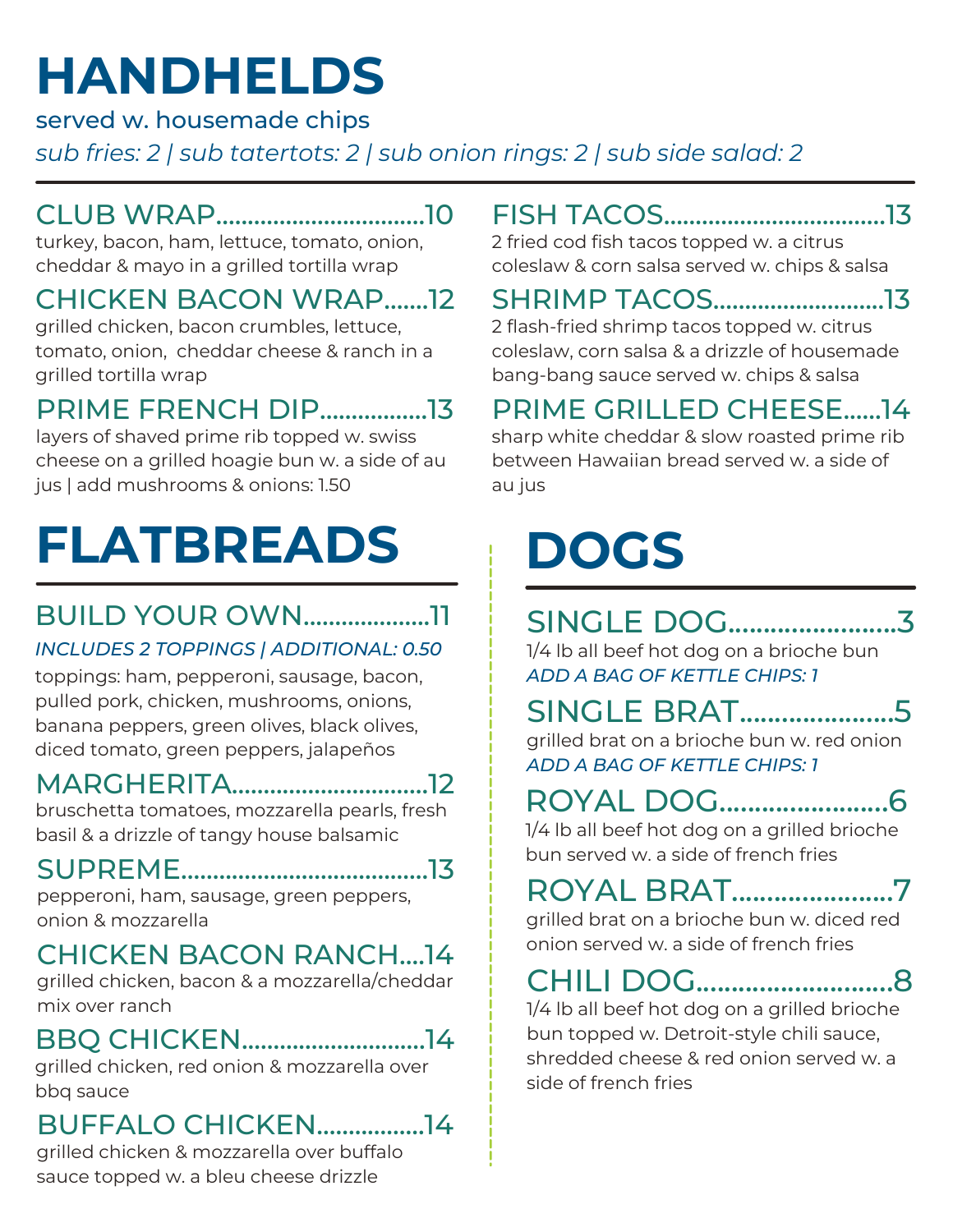# **BURGERS**

served w. housemade chips *sub fries: 2 | sub onion rings: 2 sub tots: 2 | sub side salad: 2*

# CLASSIC.....................................12

6 oz. hand-pattied burger topped w. lettuce, onion, pickle, tomato & american cheese on a brioche bun

## MUSHROOM SWISS...........12

6 oz. hand-pattied burger topped w. sautéed mushrooms & swiss cheese on a brioche bun

# BLACK & BLEU......................12

6 oz. hand-pattied seasoned burger topped w. bleu cheese crumbles & haystack onions

# BOTTLE CAP BURGER......12

6 oz. hand-pattied burger topped w. bacon, fried jalapeños, sriracha aoli & american cheese on a brioche bun

# BENEDICT BURGER...........14

6 oz. hand-pattied burger topped w. a fried egg, ham, white american cheese & hollandaise on an english muffin

# **MEXICAN**

served w. sour cream, chips & salsa

# BEEF QUESADILLA.............10

seasoned ground beef w. melted cheddar-jack cheese on a grilled tortilla served w. a side of lettuce & tomato

# CHICKEN QUESADILLA....12

seasoned chicken w. melted cheddarjack cheese on a grilled tortilla served w. a side of lettuce & tomato

# PORK CARNITA 'RITO........15

carnita-style slow-roasted pork, spanish rice, blended cheese & house ranchero sauce wrapped in a grilled tortilla

# **MAINS** *- served all day*

*add a side salad or cup soup: 2 sub gluten free pasta: 1.50*

# ROYAL MAC N CHEESE..............12

cavatappi tossed in a creamy blend of aged white cheddar & american cheese topped w. crispy housemade croutons

#### *ADD CHICKEN: 5 | PORK: 2 | BACON: 1*

FISH & CHIPS...................................15

2 lightly dusted cod filets, deep fried to crispy perfection & served w. a side of french fries & housemade tarter sauce

# BOLOGNESE PASTA BOWL....14

cavatappi, ground beef, sausage & bacon tossed in a housemade Bolognese cream sauce w. a side of garlic toast

#### VEGGIE LINGUINI..........................13 *ADD CHICKEN: 5 | SHRIMP SKEWER: 7*

sautéed onions, mushrooms, peppers & a seasoned Italian tomato blend tossed in linguini w. a bruschetta-pesto sauce

# SEAFOOD ALFREDO...................18

fettucine in a creamy housemade alfredo sauce tossed w. shrimp & scallops served w. a side of garlic toast

# **KIDS MENU**

10 & under | served w. fries & a drink

|--|--|

chicken nuggets w. choice of dipping sauce

# I DON'T CARE...................................6

choice of chicken or cheese quesadilla

# I'M NOT HUNGRY...........................6

kid's cup portion of mac 'n' cheese